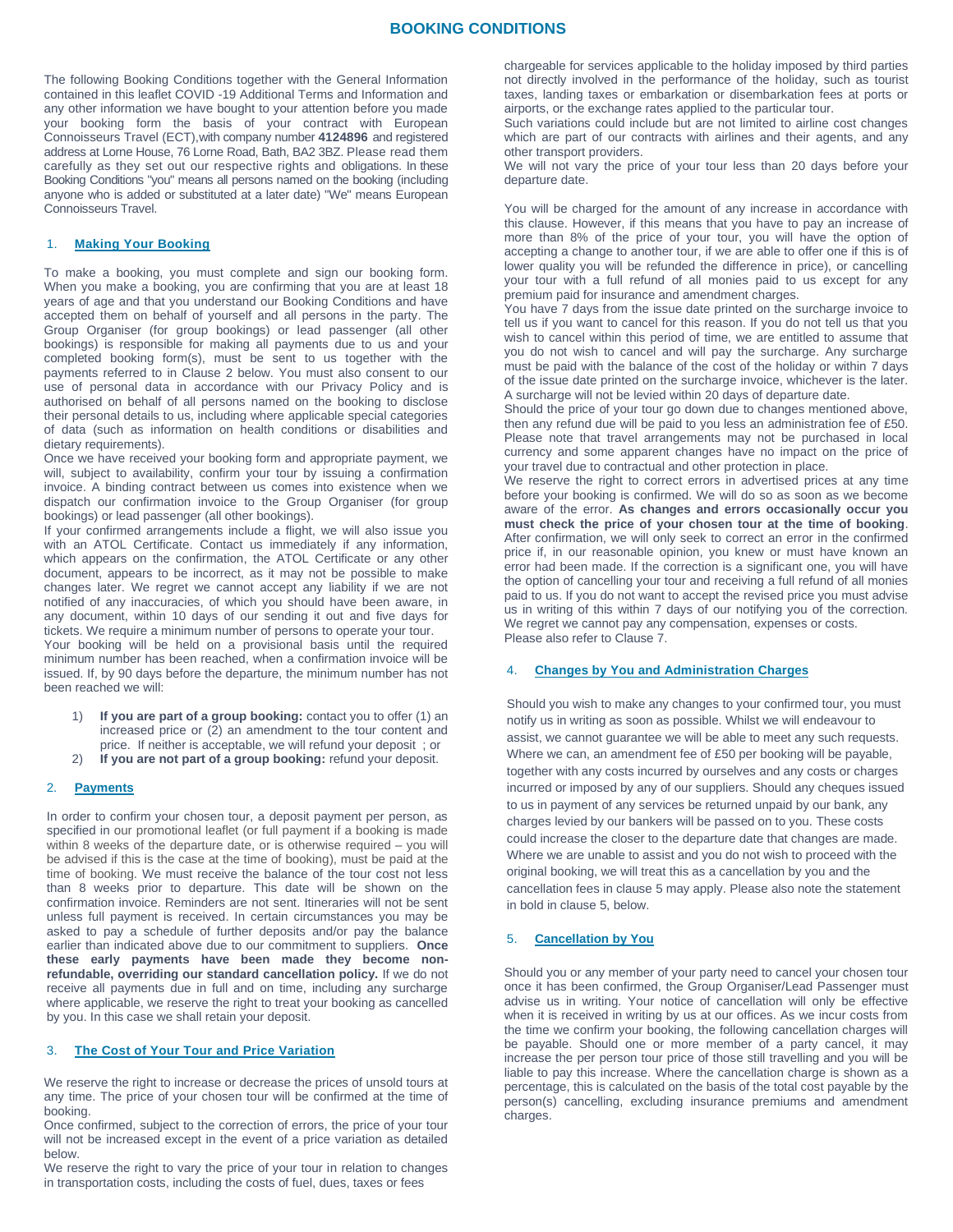| Period before departure within which written<br>notification of cancellation is received by us | <b>Cancellation charge per</b><br>person cancelling                                       |
|------------------------------------------------------------------------------------------------|-------------------------------------------------------------------------------------------|
| 90 days or more before departure                                                               | deposit(s) or $20\%$ of<br>tour price if payment<br>is made in full at time<br>of booking |
| 89-57 days before departure                                                                    | 30%                                                                                       |
| 56-43 days before departure                                                                    | 50%                                                                                       |
| 42-29 days before departure                                                                    | 60%                                                                                       |
| 28-15 days before departure                                                                    | 90%                                                                                       |
| 14 days or less before departure                                                               | 100%                                                                                      |
|                                                                                                |                                                                                           |

Depending on the reason for cancellation, you may be able to reclaim these cancellation charges (less any applicable excess) under the terms of your insurance policy. Claims must be made directly to the insurance company concerned.

**Note: Certain arrangements may not be amended after they have been confirmed and any alteration or cancellation could incur a cancellation charge of up to 100% of that part of the arrangements, in addition to the charge above.**

Where possible, we will deduct the cancellation charge(s) from any monies you have already paid us.

Cancellation by you due to unavoidable and extraordinary circumstances:

You have a right to cancel your tour before departure without paying a cancellation fee in the event of "unavoidable and extraordinary circumstances" occurring at the destination of your tour of its immediate vicinity, significantly affecting its performance or significantly affecting the transport arrangements to the destination(s). In these circumstances, we shall provide you with a full refund of the monies you have paid but we will not be liable to pay you any additional compensation. Please note that your right to cancel in these circumstances will only apply where the Foreign Commonwealth & Development Office advise against travel to your destination or its immediate vicinity. For the purposes of this clause, "unavoidable and extraordinary circumstances" means warfare, acts of terrorism, significant risks to human health such as the outbreak of serious disease at the travel destination or natural disasters such as floods, earthquakes or weather conditions which make it impossible to travel safely to your travel destination.

This clause 5 outlines the rights you have if you wish to cancel your booking. Please note that there is no automatic statutory right of cancellation under the Consumer Contracts (Information, Cancellation and Additional Charges) Regulations 2013.

#### Transfers of booking

If you or any member of your group is prevented from travelling, his/her place may be transferred to another person provided that this is not less than 7 days prior to the departure date and the transferee meets any conditions which may apply to the package. The right to transfer is subject to payment of an administration fee of £50 per person to cover our administration together with any additional charges of whatever sort imposed by suppliers providing the component parts of the tour. These charges will be the joint responsibility of both the transferor and transferee. If you are unable to find a replacement, the member of the group who wishes to cancel the booking will be liable for the cancellation charges set out in clause 5. There will be no refunds for passengers not travelling or for unused services.

### **Note: Certain arrangements may not be amended or transferred after they have been confirmed and any alteration could incur a cancellation charge of up to 100% of that part of the arrangements.**

#### 6. **Insurance**

It is a condition of your booking that you have adequate travel insurance if travelling outside the UK. Details of the policy must be provided by you (your insurer, policy number and emergency telephone number) when completing a booking form. ECT retain the right to cancel a booking where there is failure to provide such details. Please read the policy details carefully. Please note, that we do not check policies and you must be satisfied that your insurance fully covers all your personal requirements including pre-existing medical conditions, cancellation charges, medical expenses and repatriation in the event of accident or illness. If you choose to travel without adequate insurance cover, we will

not be liable for any losses howsoever arising, in respect of which insurance cover would otherwise have been available. **Important**: Please pay special attention to the clause covering delay and cancellation. Please be aware that your insurance policy may exclude cover for loss caused by adverse weather conditions.

# 7. **Changes and Cancellation by Us**

We start planning our tour programmes many months in advance. Occasionally, we have to make changes to and correct errors in leaflets and other details before and after bookings have been confirmed and cancel confirmed bookings. Whilst we always endeavour to avoid changes and cancellations, we must reserve the right to do so. We will endeavour to not cancel your tour 30 days or less before departure unless (i) we are forced to as a result of force majeure as defined in Clause 8 below (ii) you have defaulted in payment or (iii) the minimum number of persons necessary for us to run your tour has not been reached and the supplement has not been paid (in this case we will notify you no later than 90 days before departure) - please refer to Clause 5. If you have booked as part of a group and your cancellation means that the minimum number of people for that tour has not been reached, the appropriate cancellation charges, as set out in Clause 5, will be applied to those person(s) in the group who have cancelled their bookings. Those persons who were still booked on the tour at the time of cancellation will receive a refund of the tour costs already paid. However, no compensation will be paid if a tour has to be cancelled because the minimum number has not been reached.

We will not make a significant change less than 14 days before departure unless we are forced to as a result of force majeure as defined in Clause 8 below. When we refer to a "significant change" in these Booking Conditions, we mean one that is made before departure which materially affects your confirmed arrangements (on the basis of the information we have). Such changes will include a change to your departure point, a significant change to your destination or a change of hotel to a lower official classification or standard. If we have to make a "significant change" or cancel, we will tell you as soon as possible. If there is time to do so before departure, we will offer you the choice of the following options:

- (a) (for "significant changes") accepting the changed arrangements or
- (b) having a refund of all monies paid; or<br>(c) if available and where we offer one,
- if available and where we offer one, accepting an offer of an alternative holiday (we will refund any price difference if the alternative is of a lower value).

Please note, the above options are not available where any change made is a minor one. If we do have to make a minor change we will make reasonable efforts to inform you as soon as reasonable possible if there is time before departure but we will have no liability to you.

You must notify us of your choice within 7 days of our offer. If we do not hear from you within 7 days we will contact you again and if you fail to respond again, we will assume that you have chosen to accept the change or alternative booking arrangements.

If we become unable to provide a significant proportion of the arrangements that you have booked with us after you have departed, we will, where possible, make alternative arrangements for you at no extra charge and where those alternative arrangements are of a lower standard, provide you with an appropriate price reduction.

If we have to make a significant change 14 days or less before departure or cancel 30 days or less before departure, we will pay you compensation subject to the following exceptions. Compensation will not be payable and no liability beyond offering the above mentioned choices can be accepted where:

- (1) we are forced to make a change or cancel as a result of force majeure, as defined in clause 8; or
- (2) we have to cancel because the minimum number of persons necessary for us to operate your tour has not been reached – in this case we will notify you no later than 90 days before departure (see clause 1). No compensation will be payable if we cancel as a result of your failure to comply with any requirement of these Booking Conditions entitling us to cancel (such as paying on time).

Compensation is paid on the basis of £30.00 per person if a "significant change'' or cancellation is notified to you 14 days or less before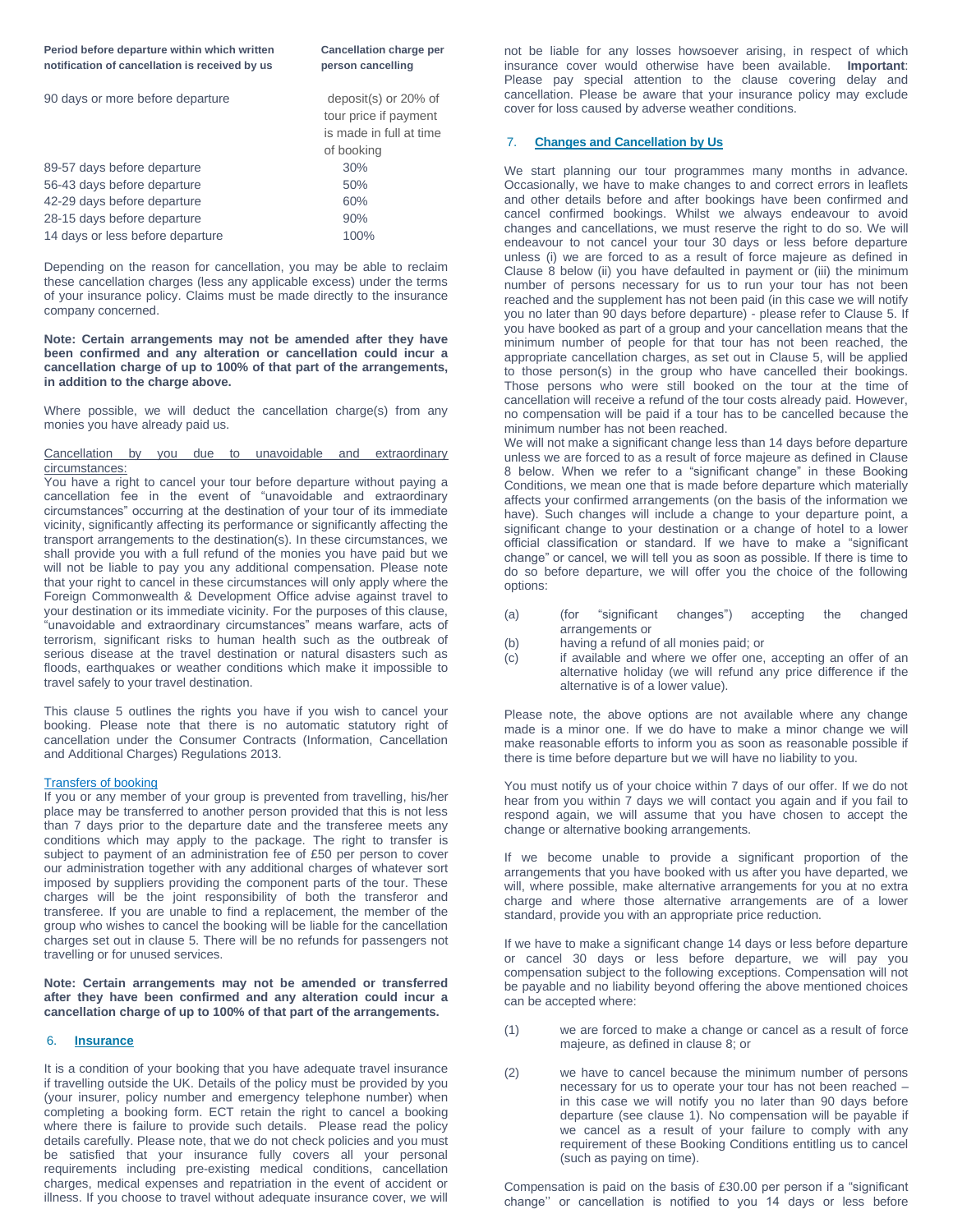departure. In all cases, our liability for "significant changes'' and cancellations is limited to offering you the above mentioned options and, where applicable, compensation payments. We regret we cannot pay any expenses, costs or losses incurred by you as a result of any change or cancellation. No compensation is payable for minor changes. The compensation that we offer does not exclude you from claiming more if you are entitled to do so.

Very rarely, we may be forced by "force majeure" (see Clause 8) to change or terminate your tour after departure but before the scheduled end of your time away. This is extremely unlikely but if this situation does occur, we regret we will be unable to make any refunds (unless we obtain any refunds from our suppliers), pay you any compensation or meet any costs or expenses you incur as a result.

## 8. **Force Majeure**

Except where otherwise expressly stated in these booking conditions, we regret we cannot accept liability or pay compensation, reimburse expenses or cover losses where the performance or prompt performance of our contractual obligations is prevented or affected by "force majeure". In these Booking Conditions, "force majeure" means any event that we or the supplier of service(s) in question could not, even with all due care, foresee or avoid. Such events may include war or threat of war, riot, civil strife, terrorist activity, industrial dispute, natural or nuclear disaster, airport closures, significant risks to human health such as the outbreak of serious disease at the travel destination (including but not limited to Covid-19 or future strains of the Coronavirus and the ongoing effects of Covid-19) , epidemics, pandemics or natural disasters such as floods, earthquakes or adverse weather conditions (actual or threatened) which would make it impossible to travel safely to the travel destination or remain at the travel destination, fire, change to Foreign Office advice to advise against travel to your destination, chemical or biological disaster, natural or nuclear disaster, building or significant work ongoing outside of your accommodation and all similar events outside our or the supplier(s) concerned's control.

# 9. **Our Liability to You**

- (i) We will accept responsibility for the arrangements we agree to provide or arrange for you as an "organiser" under the Package Travel, Package Travel and Linked Travel Arrangements Regulations 2018, as set out below and as such, we are responsible for the proper provision of the travel services included in your tour as set out in confirmation invoice, website listing, tour programme leaflet, brochure and the information we provided to you regarding the services prior to booking. Please note we shall not be responsible for any additional services provided to you, whether provided by the travel service providers or otherwise, which are not set out in your confirmation invoice, website listing, tour programme leaflet, brochure and the information we provided to you regarding the services prior to booking.
- (ii) We will not be responsible or pay you compensation for any personal injury or death unless you are able to prove that it was caused by our negligence or the negligence of our suppliers.
- (iii) We will not be responsible or pay you compensation for any injury, illness, death, loss, damage, expense, cost or other claim of any description if it results from:
	- the act(s) and/or omission(s) of the person(s) affected;
	- (b) the act(s) and/or omission(s) of a third party unconnected with the provision of the services contracted for and which were unforeseeable or unavoidable; or
	- (c) Force Majeure (as defined in clause 8).
- (iv) **We limit the amount of compensation we may have to pay you if we are found liable under this clause:**
	- **(a) loss of and/or damage to any luggage or personal possessions and money,**

The maximum amount we will have to pay you in respect of these claims is an amount equivalent to the excess on your insurance policy which applies to this type of loss per person in total because you are required to have adequate insurance in place to cover any losses of this kind.

### **(b) Claims not falling under (a) above and which don't involve injury, illness or death**

The maximum amount we will have to pay you in respect of these claims is up to three times the price paid by or on behalf of the person(s) affected in total. This maximum amount will only be payable where everything has gone wrong and you or your party has not received any benefit at all from your booking.

### **(c) Claims in respect of international travel by air, sea and rail, or any stay in a hotel**

- i) The extent of our liability will in all cases be limited as if we were carriers under the appropriate Conventions, which include The Warsaw/Montreal Convention (international travel by air); The Athens Convention (with respect to sea travel); The Berne/Cotif Convention (with respect to rail travel) and The Paris Convention (with respect to hotel arrangements). You can ask for copies of these Conventions from our offices. Please contact us. In addition, you agree that the operating carrier or transport company's own 'Conditions of Carriage' will apply to you on that journey. When arranging transportation for you, we rely on the terms and conditions contained within these international conventions and those 'Conditions of Carriage'. You acknowledge that all of the terms and conditions contained in those 'Conditions of Carriage' form part of your contract with us, as well as with the transport company and that those 'Conditions of Carriage' shall be deemed to be included by reference into this contract.
- ii) In any circumstances in which a carrier is liable to you by virtue of EC 261/2004 (denied boarding and flight disruption), any liability we may have to you under our contract with you, arising out of the same facts, is limited to the remedies provided under the Regulation as if (for this purpose only) we were a carrier.
- iii) When making any payment, we are entitled to deduct any money which you have received or are entitled to receive from the transport provider or hotelier for the complaint or claim in question.
- (v) Subject to these booking conditions, if we or our suppliers negligently perform or arrange those services set out in the confirmation invoice, website listing, tour programme leaflet, brochure and the information we provided to you regarding the services prior to booking and we don't resolve your complaint within a reasonable period of time, and this has affected the enjoyment of your tour you may be entitled to an appropriate price reduction or compensation or both. You must inform us without undue delay of any failure to perform or improper performance of the travel services included in this package. The level of any such price reduction or compensation will be calculated taking into consideration all relevant factors such as but not limited to: following the complaints procedure as described in these conditions and the extent to which ours or our employees' or suppliers' negligence affected the overall enjoyment of your holiday. Please note that it is your responsibility to show that we or our supplier(s) have been negligent if you wish to make a claim against us.
- (vi) It is a condition of our acceptance of liability under this clause that you notify any claim to ourselves and our supplier(s) strictly in accordance with the complaints procedure set out in these conditions.
- (vii) Where any payment is made, the person(s) receiving it (and their parent or guardian if under 18 years) must also assign to ourselves or our insurers any rights they may have to pursue any third party and must provide ourselves and our insurers with all assistance we may reasonably require.
- (viii) Please note, we cannot accept any liability for any damage, loss or expense or other sum(s) of any description: (a) which on the basis of the information given to us by you concerning your booking prior to our accepting it, we could not have foreseen you would suffer or incur if we breached our contract with you; or (b) relate to any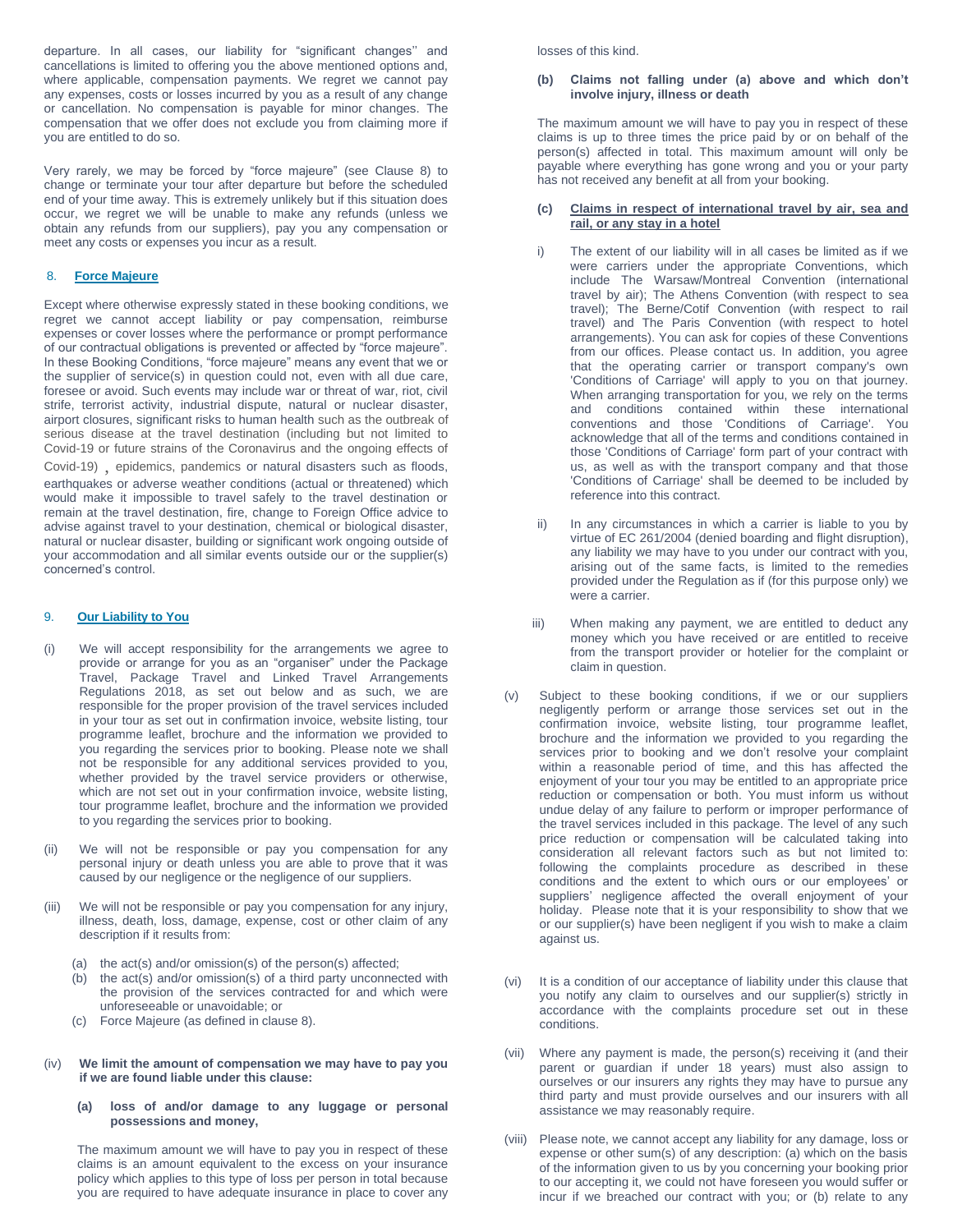business; or (c) indirect or consequential loss of any kind.

- (ix) We will not accept responsibility for services or facilities which do not form part of our agreement or where they are not advertised in our brochure. For example any excursion you book whilst away, or any service or facility which your hotel or any other supplier agrees to provide for you.
- (x) Where it is impossible for you to return to your departure point as per the agreed return date of your package, due to "unavoidable and extraordinary circumstances", we shall provide you with any necessary accommodation (where possible, of a comparable standard) for a period not exceeding three nights per person. Please note that the 3 night cap does not apply to persons with reduced mobility, pregnant women or unaccompanied minors, nor to persons needing specific medical assistance, provided we were notified of this at least 48 hours before the start of your tour. For the purposes of this clause, "unavoidable and extraordinary circumstances" mean warfare, acts of terrorism, significant risks to human health such as the outbreak of serious disease at the travel destination or natural disasters such as floods, earthquakes or weather conditions which making it impossible to travel safely back to your departure point.

#### 11. **Complaints and Problems**

In the unlikely event that you have any reason to complain or experience any problems with your tour whilst away, you must immediately inform our Tour Manager and the supplier of the service(s) in question in order to give us the opportunity to resolve the matter at the time. If your complaint is not resolved locally, please email theresa@ecttravel.com. Most problems can be dealt with quickly. If you remain dissatisfied, however, you must write to us, ideally within 28 days of your return, giving your booking reference and all other relevant information. For all complaints and claims which do not involve personal injury, illness or death, it may affect ours and the applicable supplier's ability and liability to investigate your complaint and will affect your rights under this contract.

# 12. **Behaviour**

When you book with us, you accept responsibility for any damage or loss caused by you or any member of your party. Full payment for any such damage or loss must be paid direct at the time to the accommodation owner, manager or other supplier. If you fail to do so, you will be responsible for meeting any claims (including legal costs) subsequently made against us as a result of your actions together with all costs we incur in pursuing any claim against you. We expect all clients to have consideration for other people. If in our reasonable opinion or in the reasonable opinion of any other person in authority, you or any member of your party behaves in such a way as to cause or be likely to cause danger, annoyance or distress to any third party or damage to property, we are entitled, without prior notice, to terminate the tour of the person(s) concerned. In this situation, the person(s) concerned will be required to leave the accommodation or other service. We will have no further responsibility toward such person(s) including any return travel arrangements. No refunds will be made and we will not pay any expenses or costs incurred as a result of the termination. We cannot be held responsible for the actions or behaviour of other guests or individuals who have no connection with your booking arrangements or with us.

# 13. **Conditions of Suppliers**

Independent suppliers provide many of the services that make up your tour. Those suppliers provide these services in accordance with their own terms and conditions which will form part of your contract with us. Some of these terms and conditions may limit or exclude the suppliers' liability to you, usually in accordance with applicable International Conventions. Copies of the relevant parts of these terms and conditions are available on request from us or the supplier concerned.

# 14. **Special Requests and Medical Conditions**

Although we endeavour to pass any reasonable requests on to the relevant supplier, we regret we cannot promise that any request will be complied with unless we have specifically confirmed this in writing.

Confirmation that a special request has been noted or passed on to the supplier or the inclusion of the special request on your Confirmation or any other documentation, is not confirmation that the request will be met. Unless and until specifically confirmed, all special requests are subject to availability. We regret we cannot accept any conditional bookings, ie, any booking which is specified to be conditional on the fulfillment of a particular request. All such bookings will be treated as "standard" bookings subject to the above provisions on special requests. If you or any member of your party has any medical problem or disability which may affect your tour, please tell us before you confirm your booking so that we can advise as to the suitability of the chosen arrangements. In any event, you must give us full details in writing at the time of booking. If we feel unable to properly accommodate the particular needs of the person concerned, we must reserve the right to decline/cancel their reservation.

## 15. **Disabled Travellers and Passengers with Reduced Mobility**

Unfortunately, our holidays may not be suitable for people with certain disabilities or medical conditions. If you have a disability, coaches can be difficult to get on and off and some of our hotels do not offer ground/lower floor accommodation or lifts/easy access. Should any member of your party suffer from any disability or medical condition which may affect their holiday you must notify us at the time you book the holiday and include any specific requirements. Additionally, at the time you book the holiday you must provide written confirmation that all assistance the disabled person requires will be provided by you. In view of the nature of our holidays, we regret we must reserve the right to decline any bookings whenever we feel unable to accommodate the needs of any particular tour member. We further reserve the right to cancel any tour and impose cancellation charges if we are not fully advised of any relevant disability or medical condition at the time of booking. If you or a member of your party are a wheelchair user or have reduced mobility we strongly advise you to contact us directly before making your reservation. This will enable us to check the availability of any assistance requirements prior to booking, as any changes made after booking will be subject to our standard change fees.

### 16. **Entry, Passports, Visas and Health Requirements**

It is your responsibility to check and fulfil the entry, passport, visa, health and immigration requirements applicable to your itinerary. If you or any member of your party is 16 or over and haven't yet got a passport, our recommendation is that you should apply for one at least 6 weeks before your arrangements. We can only provide general information about this. You must check requirements for your own specific circumstances with the relevant Embassies and/or Consulates and your own doctor as applicable. Requirements do change and you must check the up to date position in good time before departure.

Most countries now require passports to be valid for at least 6 months after your return date. If your passport is in its final year, you should check with the Embassy of the country you are visiting. For further information contact the Passport Office on 0870 5210410 or visit [https://www.gov.uk/browse/citizenship/passports.](https://www.gov.uk/browse/citizenship/passports) 

Special conditions apply for travel to the USA, and all passengers must have individual machine readable passports. Please check [https://uk.usembassy.gov.](https://uk.usembassy.gov/) 

For European travel you should obtain a UK Global Health Insurance Card (UK GHIC) prior to departure unless you are able to rely upon an existing European Health Insurance Card (EHIC).

For travel to Norway, Iceland, Liechtenstein and Switzerland, UK GHIC and EHIC can not be used for medical treatment. Passengers to these destinations should obtain comprehensive medical insurance prior to departure, including cover for emergency medical treatment and associated costs.

Up to date travel advice can be obtained from the Foreign, Commonwealth and Development Office, visit [https://www.gov.uk/travelaware.](https://www.gov.uk/travelaware)

**Non British passport holders**, including other EU nationals, should obtain up to date advice on entry, passport, visa, health and immigration requirements from the Embassy, High Commission or Consulate of your destination or country(ies) through which you are travelling,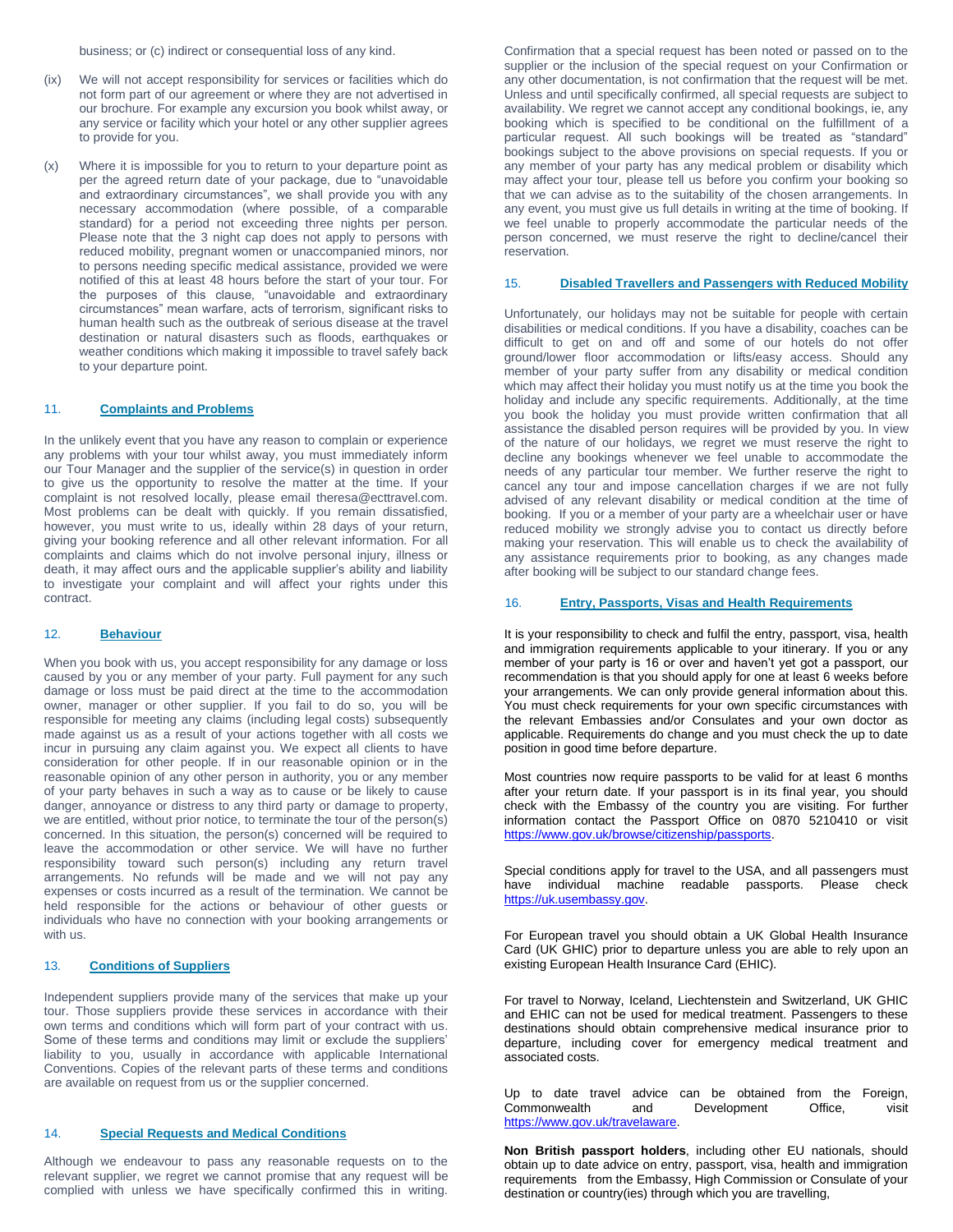We do not accept any responsibility if you cannot travel, or incur any other loss because you have not complied with any entry, passport, visa, immigration requirements or health formalities. You agree to reimburse us in relation to any fines or other losses which we incur as a result of your failure to comply with any entry passport, visa, immigration requirements or health formalities.

**Please note: The impacts of Brexit may change your visa, ticket and health requirements. Third country nationals may require an airport transit visa when passing through EU Member States. There is the potential for disruption at borders when travelling between the UK and EU Member States and you should allow sufficient time for this when planning any onward travel. You should check any impacts of Brexit on your travel, in advance of your departure, to ensure that you fulfil the requirements post-Brexit, including any passport validly requirements. The UK Government passport checker can be found here [https://www.gov.uk/check-a-passport-travel-europe.](https://www.gov.uk/check-a-passport-travel-europe)**

# 17. **Financial Security**

In compliance with the The Package Travel and Linked Travel Arrangements Regulations 2018, all travel and accommodation monies received are financially protected. We provide this financial security for our packages that do not include flights by way of a trust account with Bennett Oakley Solicitors, 13 Mill Road, Burgess Hill, West Sussex, RH15 8ND.

The Trust Account ensures that if European Connoisseurs Travel Limited cannot meet its liabilities, the Trustee can use the funds in the Trust Account to refund monies to clients who have not yet travelled, or to repatriate them as necessary.

We provide financial security for flight inclusive packages and ATOL protected flights by way of our Air Travel Organiser's Licence number 6545, issued by the Civil Aviation Authority, Gatwick Airport South, West Sussex, RH6 0YR, UK, telephone 0333 103 6350, email: claims@caa.co.uk.

When you buy an ATOL protected flight or flight inclusive holiday from us you will receive an ATOL Certificate. This lists what is financially protected, where you can get information on what this means for you and who to contact if things go wrong. For further information, visit the ATOL website a[t www.atol.org.uk.](http://www.atol.org.uk/) The price of our flight inclusive arrangements includes the amount of £2.50 per person as part of the ATOL Protection Contribution (APC) we pay to the CAA. This charge is included in our advertised prices. Not all holiday or travel services offered and sold by us will be protected by the ATOL Scheme. ATOL protection extends primarily to Customers who book and pay in the United Kingdom.

We, or the suppliers identified on your ATOL Certificate, will provide you with the services listed on the ATOL Certificate (or a suitable alternative). In some cases, where neither we nor the supplier are able to do so for reasons of insolvency, an alternative ATOL holder may provide you with the services you have bought or a suitable alternative, (at no extra cost to you). You agree to accept that in those circumstances the alternative ATOL holder will perform those obligations and you agree to pay any money outstanding to be paid by you under your contract to that alternative ATOL holder. However, you also agree that in some cases it will not be possible to appoint an alternative ATOL holder, in which case you will be entitled to make a claim under the ATOL scheme, (or your credit card issuer where applicable). If we, or the suppliers identified on your ATOL Certificate, are unable to provide the services listed, (or a suitable alternative, through an alternative ATOL holder or otherwise), for reasons of insolvency, the Trustees of the Air Travel Trust may make a payment to, (or confer a benefit on), you under the ATOL scheme. You agree that in return for such a payment or benefit you assign absolutely to those Trustees any claims which you have or may have arising out of or relating to the non-provision of the services, including any claim against us, the travel agent, (or your credit card issuer where applicable). You also agree that any such claims may be re-assigned to another body, if that body has paid sums you have claimed under the ATOL scheme.

### 18. **Brochure Accuracy**

Please note the information and prices shown in our leaflets and on our website may have changed by the time you come to book your chosen arrangements. Whilst every effort is made to ensure accuracy at the time of printing, regrettably errors do occasionally occur and we reserve the right to correct prices and other details in such circumstances. You must, therefore, ensure you check all details of your chosen tour (including the price) with us at the time of booking.

### 19. **Safety Standard**

Please note, it is the requirements and standards of the country in which any services which make up your tour, which apply to those services and not those of the UK. As a general rule, these requirements and standards will not be the same as the UK and may be lower.

### 20. **Hotels**

We describe the hotels as accurately as we can and, where possible, we also make inspection visits to the hotels to satisfy ourselves that standards and facilities are maintained as described in the hotel brochure. Facilities vary in how many double bedded rooms are available. If doubles are unavailable, a twin bedded room will be offered, which is 2 single beds next to each other. Larger rooms for 3-4 persons may not always be available and can vary in size. A triple room will have either a double bed and a single bed, or three single beds, or the room could have an extra bed put into a double room which could be a foldaway bed. A hotel will have a range of rooms available; where room types are limited the hotel management will have a policy in place to avoid overselling. Please note that most hotel rooms in Europe may not provide kettles as part of the bedroom facilities.

### **21. Optional Excursions (Extras)**

All optional excursions or extras offered by us are subject to local conditions i.e. road closures, religious festivals, etc. Timings may need to be altered as a result. Certain excursions may only be operated if a minimum number is reached. For excursions booked independently through third party operators, your contract will be with the operator of the excursion and not with us and we are not responsible for anything that happens during the course of its provision by the operator.

### **22. Prompt Assistance**

If, whilst you are on holiday, you find yourself in difficulty for any reason, we will offer such prompt assistance as is appropriate in the circumstances. In particular, we will provide you with appropriate information on health services, local authorities and consular assistance, and assistance with distance communications and finding alternative travel arrangements. Where you require assistance which is not owing to any failure by us, our employees or sub-contractors we will not be liable for the costs of any alternative travel arrangements or other such assistance you require. Any supplier, airline or other transport supplier may however pay for or provide refreshments and/or appropriate accommodation and you should make a claim directly to them. Subject to the other terms of these Booking Conditions, we will not be liable for any costs, fees or charges you incur in the above circumstances, if you fail to obtain our prior authorisation before making your own travel arrangements. Furthermore, we reserve the right to charge you a fee for our assistance in the event that the difficulty is caused intentionally by you or a member of your party, or otherwise through your or your party's negligence.

#### **23. Delays, Missed Transport Arrangements and other Travel Information**

If you or any member of your party miss your flight or other transport arrangement, it is cancelled or you are subject to a delay of over 3 hours for any reason, you must contact us and the airline or other transport supplier concerned immediately. For coach delays please refer to the terms of your travel insurance policy.

Under UK Law, you have rights in some circumstances to refunds and/or compensation from the airline in cases of denied boarding, cancellation or delay to flights. Full details of these rights will be publicised at UK airports and will also be available from airlines. If the airline does not comply with these rules you should complain to the Civil Aviation Authority at **www.caa.co,uk/passengers**. Reimbursement in such cases is the responsibility of the airline and will not automatically entitle you to a refund of your tour price from us. If, for any reason, you do not claim against the airline and make a claim for compensation from us, you must, at the time of payment of any compensation to you, make a complete assignment to us of the rights you have against the airline in relation to the claim that gives rise to that compensation payment. A delay or cancellation to your flight does not automatically entitle you to cancel any other arrangements even where those arrangements have been made in conjunction with your flight. We cannot accept liability for any delay which is due to any of the reasons set out in clause 8 of these Booking